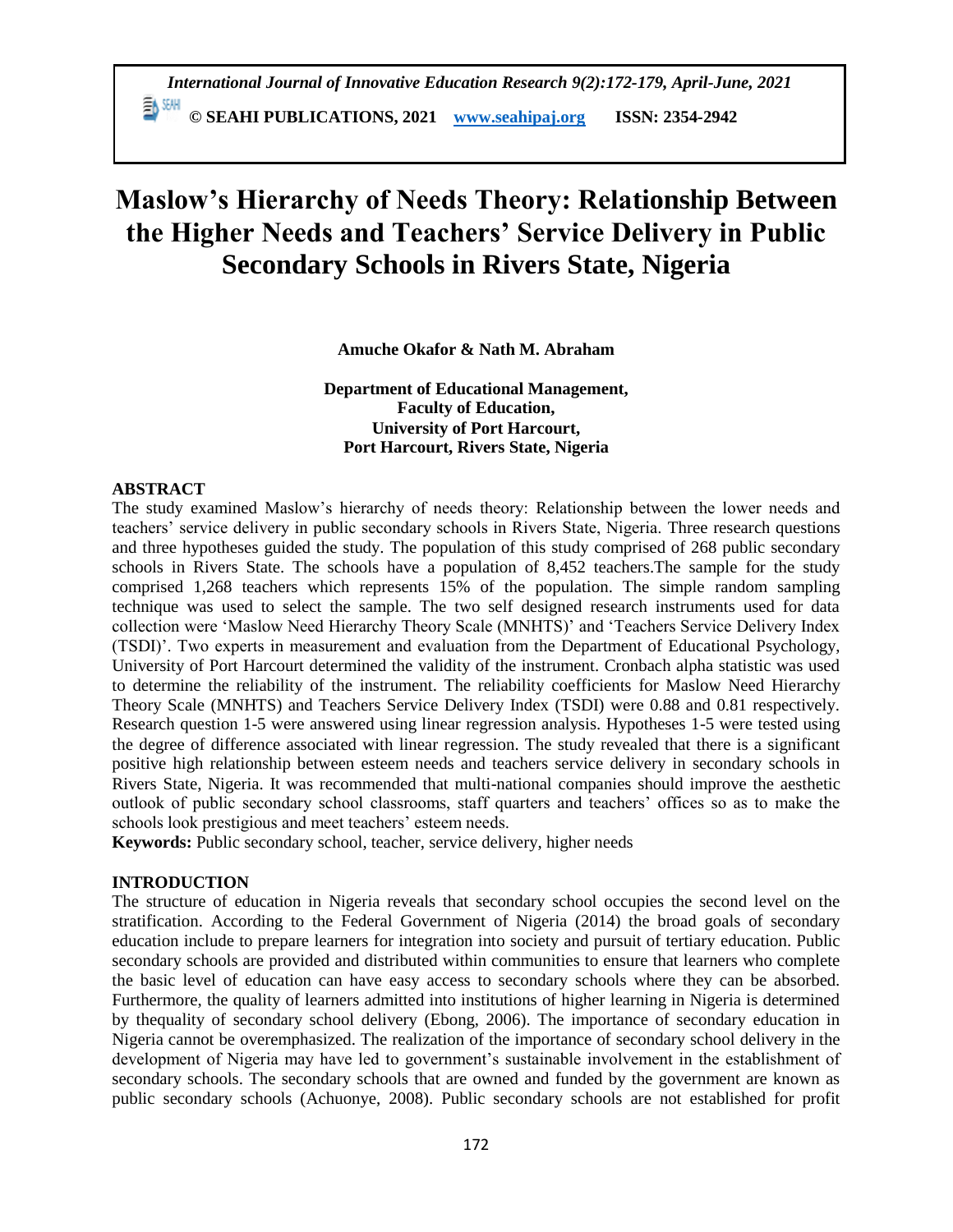maximization. They are rather established by government to increase citizens' access to either free or affordable secondary education.

Although households might make some private contributions toward the funding of public secondary schools, the government undoubtedly bears the sole responsibility of funding public secondary schools. Schools are formal institutions where teachers and learners converge for the business of teaching and learning (Okumbe, 2018). This implies that no school can exist meaningfully without the participation of teachers. A school without a teacher is like a house without a door. A teacher seem to be the door through which learners enrolled into a school pass in order to return to the society as transformed individuals ready for integration into society and pursuit of higher education. Teachers are trained to teach and ensure that learners learn. This implies that a teacher does not just take responsibility for his/her performance as a teacher but also for the performance of the learners (Harrison, 2018). A teacher's job is therefore to teach and guide learners to learn. This perhaps explains why Awotua-Efebo (2005) argued that if the learners have not learnt, a teacher has not taught. In the same vein, the Federal Government of Nigeria (2014) added that the quality of education in any society corresponds to the quality of her teachers. The implication of this is that every society that wants to achieve its educational and national development goals must ensure that her teachers are trained and re-trained.

Teacher education programmes were initiated in Nigeria to cater for the need for training and development of teachers for the Nigerian schools. The establishment of teacher education programmes also implies that anyone who does not possess at least, the minimum qualification offered by the different teacher education programmes cannot be seen as a teacher. According to Okeke, (2015), the minimum qualification to become a teacher is the Nigeria Certificate in Examination (NCE). The duties of a teacher cannot be performed haphazardly – it is done systematically and professionally. To carryout the systematic process of teaching, a teacher is expected to possess requisite knowledge the subject matter, learners' needs and uniqueness, teaching methods as well as good knowledge of the application of pedagogy and utilization of educational technology (Afe, 2017). This clarification is necessary because some persons think that anyone (particularly an untrained and uncertified person) who wakes up any day and enters a classroom to teach is a teacher. Teaching therefore is a profession and a specialization (Dike & Williams, 2014). Ololube, (2004) added that in order to join the teaching profession, one must undergo the rigour of teacher education programmes.

A special programme known as SANDWISH teacher programme has been designed to offer suitable opportunity for persons may be currently teaching in a school but do not posses any certification from a teacher education offering institution (Okeke, 2015). Until such persons acquire such certification, they would not be recognized as professional teachers. Some educationists argue that a trained and certified teacher will be more effective than an untrained and certified person recruited to render the services of a teacher. The services rendered by teachers are quite demanding. Teachers' services delivery refers to all that a teacher does as his/her contribution towards the achievement of the educational goals of a school (Nzewi, 2016). The educational goals of any school are aligned to the national educational and development goals of the society. Thus, teachers' services delivery can be seen as a teacher's duties that if performed effectively would lead to the achievement of national educational and development goals. The importance of teachers' service delivery to national development cannot be overemphasized. The services delivered by teachers may be teaching and none teacher or on classroom and off classroom services (Nzewi, 2016).

Classroom services are all the services a teacher performs in the classroom to enhance delivery of instructions and effective learning. Classroom services include; classroom management, delivery of instruction, interaction with learners, motivation of learners, assessment of learners, answering questions that may be posed by learners, implement and evaluate educational programmes at classroom level, and others (Afe 2017). The off classroom services rendered by teachers include; development of scheme of work from the syllabus, writing of lesson note, marking of students' examination/test script and grading students, filing of diary of work, design of instructional materials, and others. In a nutshell, teachers services that are classified as teaching services refers to services that has to do with preparation of lesson,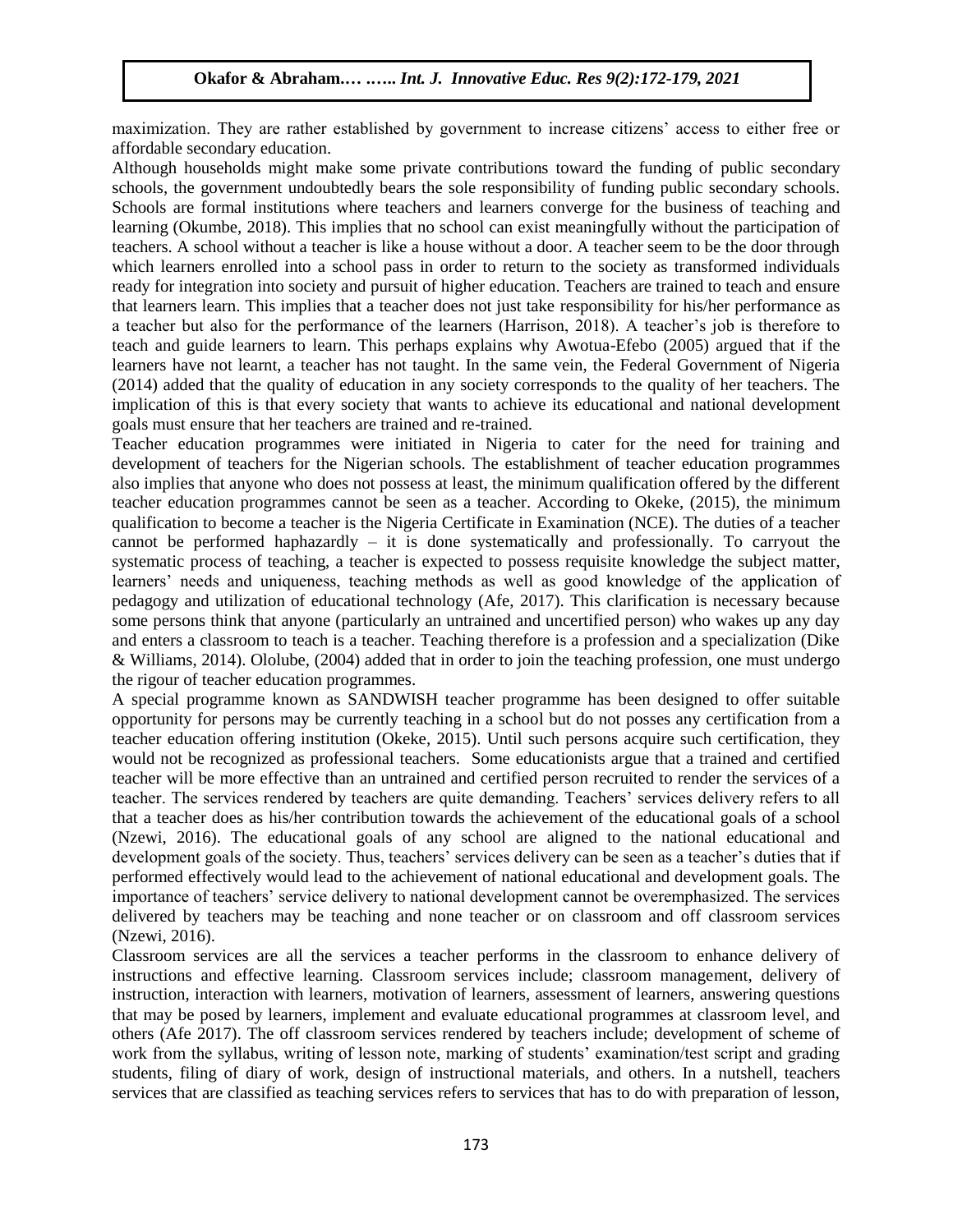delivery of lessons, assessment of students, text and instructional materials, grading and recording students' test/examination scores, and others (Awotua-Efebo, 2005). On the other-hand, none teaching services rendered by teachers refers to activities that are administrative in nature. They include the duties of a form teacher (marking of register and overseeing all activities of teachers and students in a class), duties of a Head of Department, school committee participation, performing the duties of a school secretary, and others.

There is need to ensure that teachers' service delivery is done effectively and qualitatively (Alozie, 2017). Educationists have asserted that one way to maintain quality teachers' service delivery is by motivating teachers (Adiele & Abraham, 2017). Teacher motivation refers to the use of intrinsic and extrinsic or monetary and none monetary incentives to ensure that the idiosyncratic needs of teachers are met as a reward for their services (Okorie, 2009). The onus is on the government and administrators of public secondary schools to ensure that teacher' needs are catered for. Needs refers to the things that if provided for a teacher will motivate him/her. Needs are the expectations that employees bring to the workplace. It is what they demand from the employer for demanding for their services (Egbo & Okeke, 2009). The employer is obligated to meet the needs of the employee as the employee is obligated to render various services. The first step towards meeting the needs of teachers should be to identify their needs. This is because what may seem as a motivator for an employee in a different industry may not be a motivation for teachers who work in the education industry. Furthermore, the needs of individuals changes from time-to-time (Stonner & Freeman, 2011). To ensure that the needs of teachers can be easily identified, Abraham Maslow propounded what is known as 'Maslow's Hierarchy of Needs Theory'. This theory explains that human needs are stratified into five distinct levels (Tsav, 2018).

Sequel to the proposition of Maslow's Hierarchy of Needs Theory', human needs include physiological need, safety need, social need, esteem need and self-actualization need (Kaur, 2013). These are arranged in an ascending order and divided into lower and higher needs. The lower needs include; physiological need, safety need and social need while the higher needs include; esteem needs and self-actualization needs.Maslow's Hierarchy of Needs Theory explains that employees will be motivated as longs as these needs are satisfied (Peretomode, 2012). However, the foremost need on the lower stratum must be satisfied before a subsequent need can be given consideration when trying to motivate employees. The implication of this is that if a person's need is physiological need and you ignore it and attempt to satisfy the safety need, the person won't be motivated because until his physiological needs are met, he has no interest in his safety needs. This also applies to the satisfaction of lower and higher needs. The higher needs are seen as needs that are less extrinsic or monetary in nature. It appears that there has being a lot of emphasis on teachers' lower needs than on the higher needs (Peretomode, 2012).

Teachers' self esteem and self-actualization needs are essential needs that if they are not satisfied could cause job disengagement amongst teachers. The self esteem needs has to do with how a teacher perceives him/herself, and how he/she perceives the way his/her peers, subordinates and super-ordinates perceive him/her (Nwuju, & Uzoaru, 2010). The way teachers perceive the way they are treated at workplace and the feeling they get from the condition of their workplace could enhance or deplete their self-esteem. Selfesteem and self-confidence are interwoven components of esteem needs. Self esteem of teachers therefore include; the need to feel respected, recognition, promotion and status, prestige and fame. Esteem need include the need to undertake a prestigious task, work in a prestigious workplace and receive a prestigious reward for work-done (Chika & Chidiebele, 2012). The self actualization needs are also intrinsic in nature. It refers to a person's need to realize his/her full potential – it is a strong desire to live for something worthwhile and accomplish all that one can accomplish, become all that one can become all that one can be, reach the peak of one's career. Sequel to the ascending order of arrangement of human needs in Maslow's hierarchy of needs theory, self-actualization need is the highest or final need of man (Chika & Chidiebele, 2012). The other needs appear to be steps necessary for reaching the point where all that a person cares about is what he can achieve not the reward he can get for his/her achievement.

A teacher with self-actualization has a strong desire to make his/her wealth of knowledge and experience count. Such teacher may desire to become a school principal so that with administrative freedom and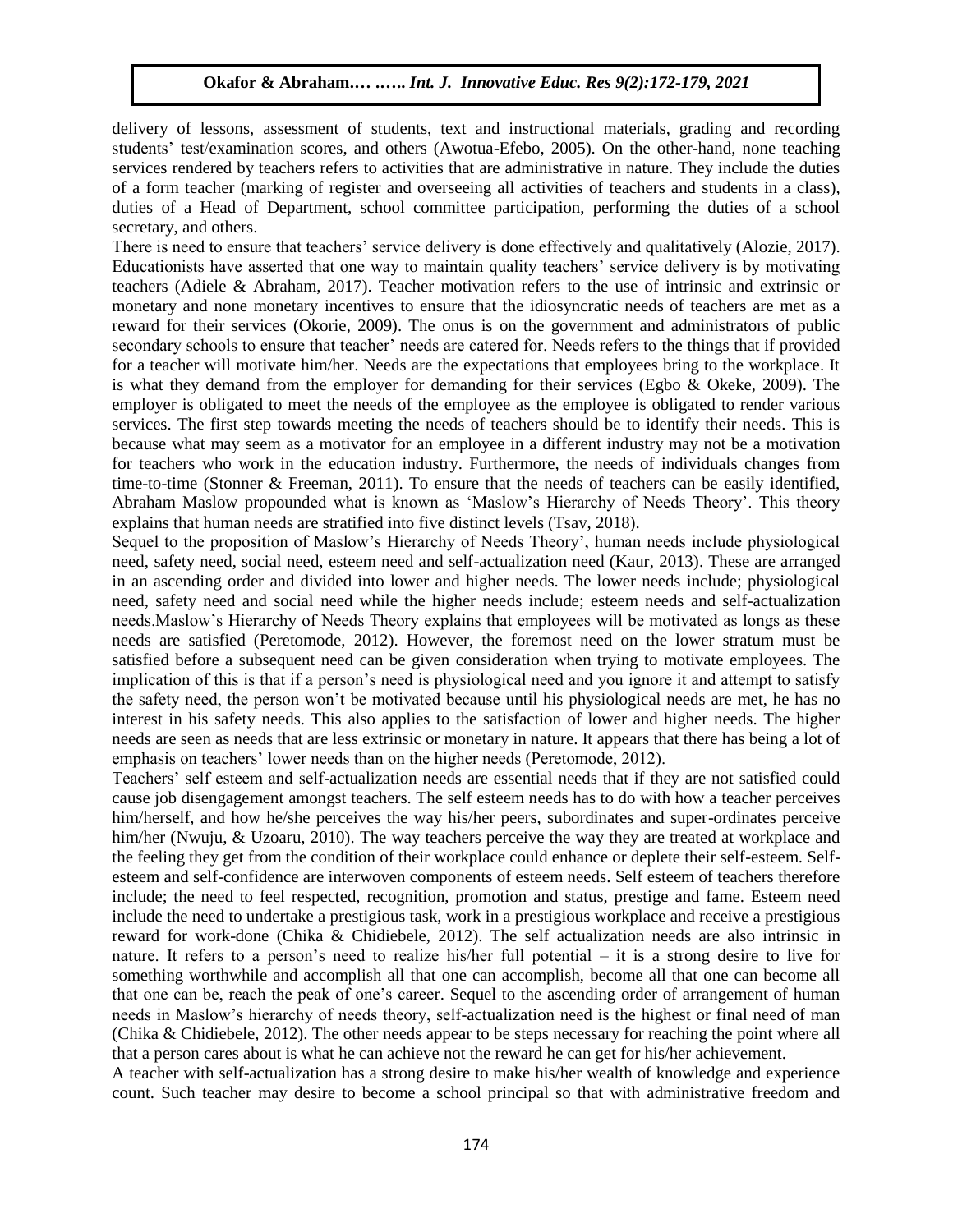resource certain envisaged positive changes can be initiated and implemented for better school delivery. A teacher with self-actualization may have a strong desire to pursue the acquisition of a higher degree or a degree in other disciplines, with the hope that it would enable him/her to harness one's full potential (Peretomode, 2014). More experienced teachers with higher needs might have a self-actualization need to be assigned duties where they are required to mentor beginning teachers. Job enrichment and job enlargement can be helpful tools for meeting teachers' self-actualization needs (Abraham, 2003). Higher needs of teachers (esteem and self-actualization needs) could have a possible relationship with their service delivery (Okorie, 2009). Such possibility explains why educationists are interested in determining whether or not higher needs have a positive or negative relationship with teachers' service delivery. An entire school programme can fail if teachers' service delivery is negatively impacted by the management of teachers' higher needs, as postulated by Maslow's Hierarchy of Needs Theory (Abraham, 2003). While it is plausible to attempt to satisfy the higher needs of teachers, care must be taken to ensure that teachers' service delivery is not adversely affected. It is in line with this backdrop that this study will be conducted. **Statement of the Problem**

# There is no doubt that teachers have idiosyncratic needs that they expect their employer to meet as a reward for their services. The need to cater for the needs of teachers cannot be overemphasized. The Maslow's Hierarchy of Needs Theory, offers a plausible framework for identifying and satisfying the needs of employees (including teachers). The theory explains that human needs are divided into lower needs (physiological needs, safety needs and social needs) and higher needs (esteem and self-actualization needs). Educationists have recommended the application of Maslow's Hierarchy of Needs Theory as a framework for meeting the needs (expectations) of teachers. It appears that while the government appears to accuse teachers of poor service delivery despite efforts to meet their needs, the teachers persistently accuse the government and public secondary school administrators of failure to meet their needs. This situation is worrisome because continues amidst an worrisome rise in the rate of; delinquent behaviour amongst secondary school students, examination malpractice, failure rate and poor quality of secondary school leavers raises concerns over whether or not teachers' service delivery has been effective.

Who is responsible for the unsatisfactory outcomes of public secondary school delivery? There answer to this question remains uncertain as stakeholders appear to be divided in their view of whether teachers' service delivery, government's perceived failure to meet the needs of teachers or both factors should be blamed for the unsatisfactory outcome of secondary school delivery. It appears that all efforts towards meeting the needs of teachers have been directed towards the lower needs. Could this be the reason why despite government's claim of her several efforts towards meeting the needs of teachers, teachers continue to accuse the government and public school administrators of insensitivity towards their needs? This question is what bothers the researcher. Sequel to this backdrop, this study critically examined a possible relationship that may exist between the application of Maslow's hierarchy of needs theory to satisfy higher needs and teachers' service delivery.

# **Aim and Objectives of the Study**

The study examined Maslow's hierarchy of needs theory: Relationship between the higher needs and teachers' service delivery in public secondary schools in Rivers State, Nigeria. Specifically, it:

1. Examine the relationship between esteem needs and teachers' service delivery in public secondary schools in Rivers State, Nigeria.

2. Investigated the relationship between self-actualization needs and teachers' service delivery in public secondary schools in Rivers State. Nigeria.

### **Research Questions**

3. What is the relationship between esteem needs and teachers' service delivery in public secondary schools in Rivers State, Nigeria?

4. What the relationship between self-actualization needs and teachers' service delivery in public secondary schools in Rivers State. Nigeria?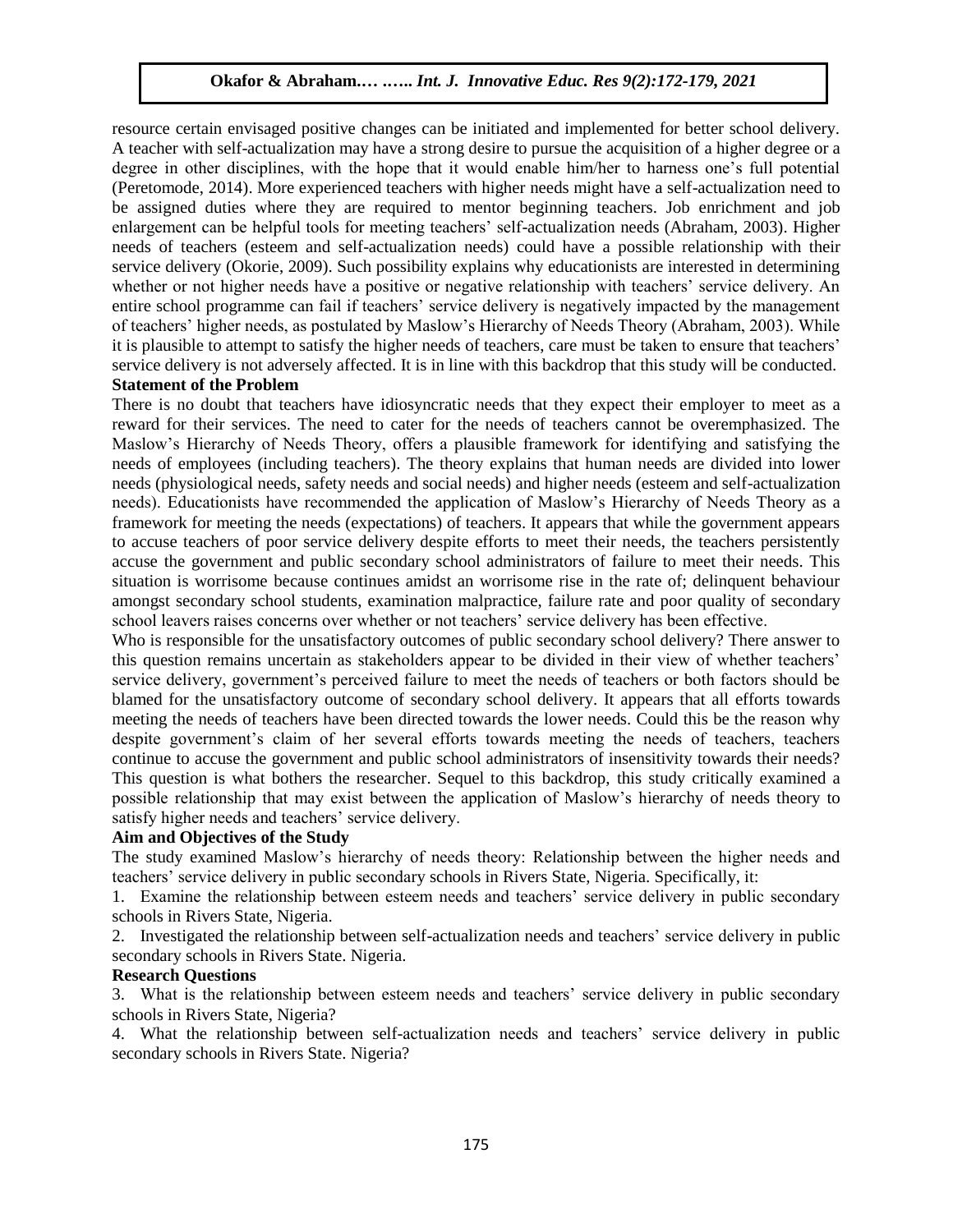# **Hypotheses**

**Ho1**: There is no significant relationship between esteem needs and teachers' service delivery in public secondary schools in Rivers State, Nigeria.

What the relationship between physiological needs and teachers' service delivery in public secondary schools in Rivers State. Nigeria?

**Ho2**: There is no significant relationship between self-actualization needs and teachers' service delivery in public secondary schools in Rivers State, Nigeria.

# **METHODOLOGY**

The research design that guided the study was correlational survey. The population of this study comprised of 268 public secondary schools in Rivers State. The schools have a population of 8,452 teachers. The sample for the study comprised 1,268 teachers which represents 15% of the population. The simple random sampling technique was used to select the sample. The research instruments utilized for data collection in this study were of two set of scales. The first is titled: Maslow Need Hierarchy Theory Scale (MNHTS). The second instrument is titled: Teachers Service Delivery Index (TSDI). The two sets of instrument were used to elicit responses from respondents. The scale (MNHTS) has two sections A and B. Section A covered information on instructions on how to fill the items while section B consists of 25 items drawn from the research questions. More so, (TSDI) comprised 25 items drawn from research questions. The scales adopted the modified likert scale of;

| Strongly Agree (SA)          | $=4$  |
|------------------------------|-------|
| Agree $(A)$                  | $=$ 3 |
| Disagree $(D)$               | $=2$  |
| Strongly Disagree $(SD) = 1$ |       |

Two experts in measurement and evaluation from the Department of Educational Psychology determined the validity of the instrument. Cronbach alpha statistic was used to determine the reliability of the instrument. The reliability coefficients for Maslow Need Hierarchy Theory Scale (MNHTS) and Teachers Service Delivery Index (TSDI) are 0.88 and 0.81 respectively. The reliability indices for the subscales of physiological needs, safety needs, social needs, self-esteem needs and self-actualization needs are 0.86, 0.74, 0.87, 0.89 and 0.74 respectively. Research questions 1-2 were answered using linear regression analysis. Hypotheses 1-2 were tested using the degree of difference associated with linear regression.

# **PRESENTATION**

**Research Question 1:** *What is the relationship between esteem needs and teachers service delivery in public secondary schools in Rivers State?*

**H01:** There is no significant relationship between esteem needs and teachers service delivery in public secondary schools in Rivers State.

| Table 1: Pearson Product Moment correlation between esteem needs and teachers' service delivery |  |  |  |  |  |  |  |  |  |                                        |
|-------------------------------------------------------------------------------------------------|--|--|--|--|--|--|--|--|--|----------------------------------------|
| <b>Variables</b>                                                                                |  |  |  |  |  |  |  |  |  | Sig. Decision                          |
| Self-esteem needs                                                                               |  |  |  |  |  |  |  |  |  | Significant Positive high relationship |
| Teachers service delivery 4 1 6. 7 0 0. 0 1                                                     |  |  |  |  |  |  |  |  |  |                                        |

Table 1 showed that the Pearson Moment Correlation coefficient was calculated to be 0.70. This showed that there is a positive high relationship between esteem needs and teachers service delivery in public secondary schools in Rivers State. By implication, an increase in the independent variable leads to a corresponding moderate increase in the dependent variable. The calculated probability value of 0.01 is less than the critical probability value of 0.05. Therefore, the null is rejected. By implication there is a significant relationship between esteem needs and teachers service delivery in public secondary schools in Rivers State.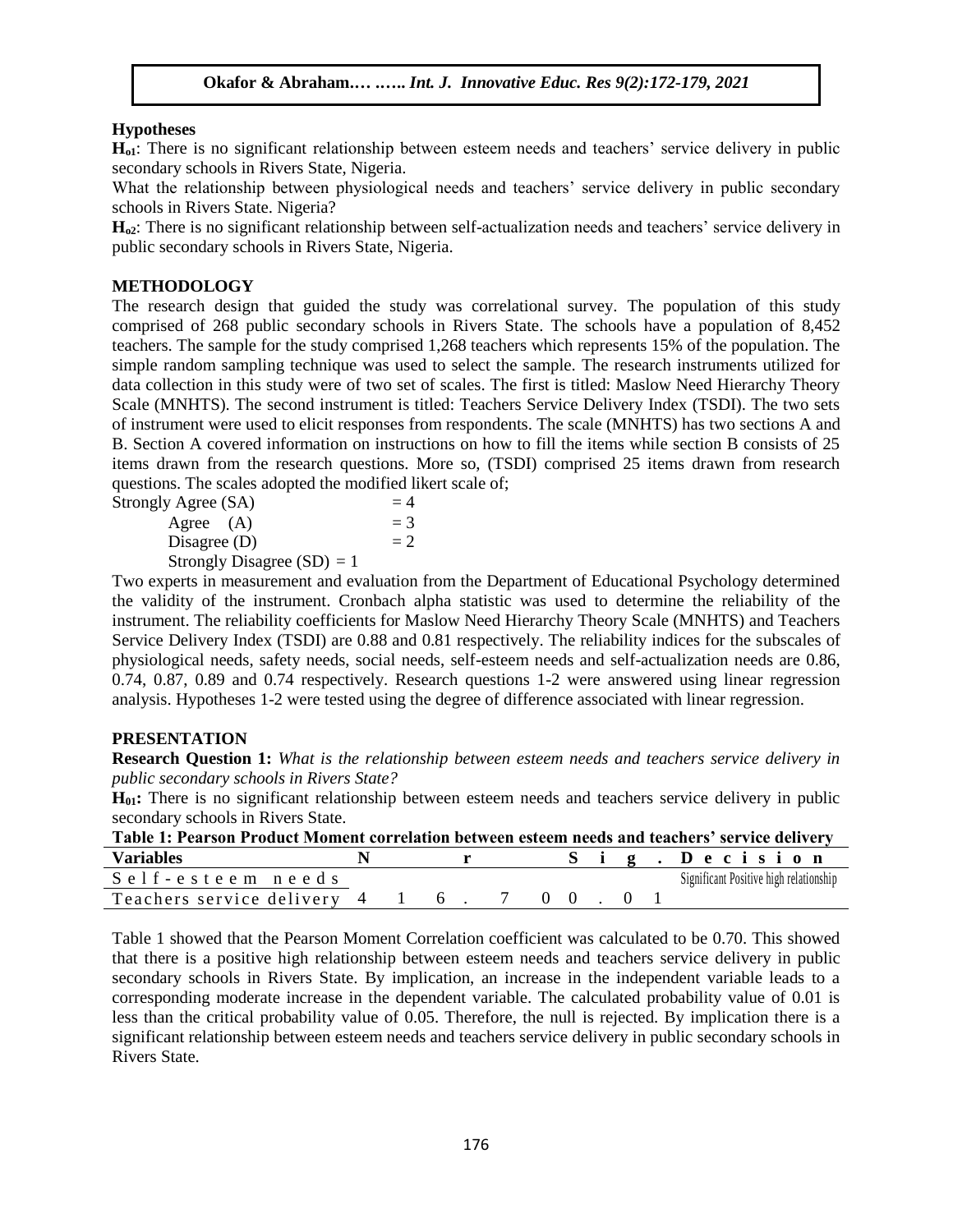**Research Question 2:** *What is the relationship between self-actualization needs and teachers service delivery in public secondary schools in Rivers State?*

**HO2:** There is no significant relationship between self actualization needs and teachers service delivery in public secondary schools in Rivers State.

**Table 2: Pearson Product Moment correlation between self actualization and teacher's service delivery**

| ariables             |    |  |  |  | Decision                               |
|----------------------|----|--|--|--|----------------------------------------|
| Self-actualization   |    |  |  |  | Significant Positive high relationship |
| Teachers performance | 48 |  |  |  |                                        |

Table 2 showed that the Pearson Moment Correlation coefficient was calculated to be 0.79. This showed that there is a positive moderate relationship between self-actualization needs and teacher service delivery in public secondary schools in Rivers State. By implication, an increase in the independent variable leads to a corresponding high increase in the dependent variable. The calculated probability value of 0.01 is less than the critical probability value of 0.05. Therefore, the null is rejected. By implication there is a significant relationship between self-actualization needs and teachers' service delivery in public secondary schools in Rivers State.

## **DISCUSSIONS**

## **Relationship between Esteem Needs and Teachers Service Delivery in Public Secondary Schools**

This finding of the study revealed that there is a significant positive high relationship between self-esteem needs and teachers' service delivery in public secondary schools in Rivers State. This is in line with Okorie (2012) who stated that teachers motivation is cardinal to guaranteed quality education and as such influence quality output in the educational system. Without efficient and effective teachers in secondary educational system, qualitative learning output cannot be achieved. This accounts for the reason why they should be motivated properly in other to enhance quality output in every sector of the education system. The reasons asserted above are fully enshrined in the Federal Government of Nigeria (2014) which expresses that no nation can rise above the quality of its teachers. If the quality of the present stock of teachers in Nigeria is inadequate, inefficient and ineffective and teaching in low esteem, then, raising the level of societal enlightenment and the educational standard may be in jeopardy hence, the need for motivation of teachers should be given priority attention in Nigerian budget. Teachers' motivation has great relationship with quality output in that it adds value and quality to the educational system by raising its standards to the expected output.

Teachers' motivation also had positive relationship with other variables like quality performance, enhancement of quality educational outcomes, quality instructional delivery, teachers' job satisfaction and their productivity. All these are indicators and pointers that teachers' motivation leads to higher and better outputs. Airing these views on the relationship of staff motivation on teachers' performance, Mannug (2013) opined that a motivated staff is responsive of the definite goals and objectives he must achieve, thereby directs their efforts in that direction. Markides (2018) was of the view that motivation of staff causes a school or an organization to be very successful because well motivated workers are always looking for best practices to do a work. Therefore, it is necessary for organizations to motivate their workers. Also, to get the teachers to do their best in their work even in strenuous circumstances, is one of the most challenging tasks to the principals. This could only be made possible through effective motivation. When teachers are motivated, they bring out the best in them and their output is always high. It is worthy of mention here that when teachers are motivated they influence the educational system positively, (Sergiovanni & Starratt, 2008). Motivated teachers also tend to perform their tasks effectively

and efficiently, and all the educational goals will be attained with positive outputs. The outputs from the school system will be total persons, competent, vibrant and educated individuals that will contribute greatly towards societal development and sustainable rational development. Again, teachers' motivation will enhance the general tone of the schools for effective administration.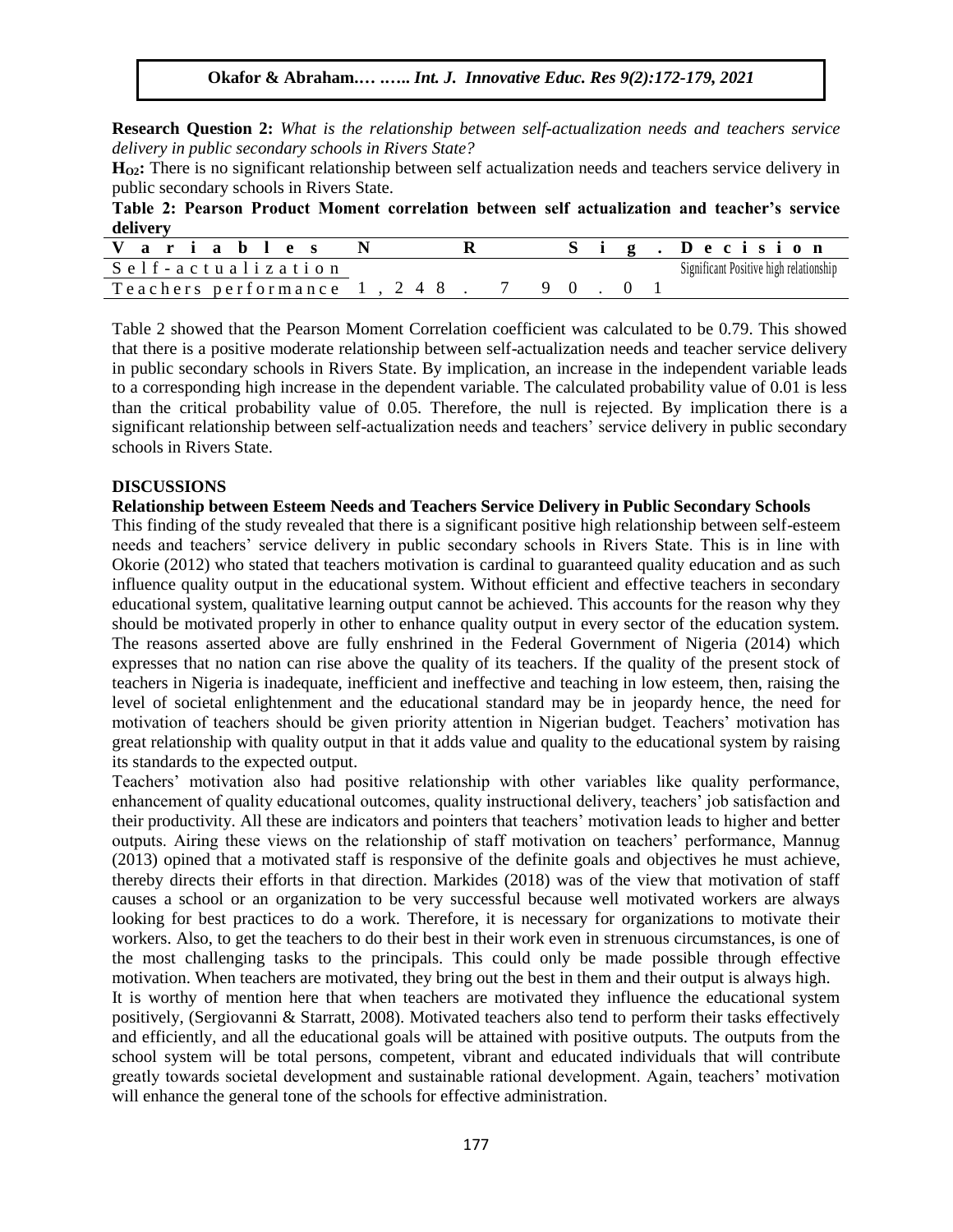# **Relationship between Self-Actualization Needs and Teachers Service Delivery in Public Secondary Schools**

The finding of the study revealed that there is a significant relationship between self-actualization needs and teachers' service delivery in public secondary schools in Rivers State. In line with the finding, motivation that propels behaviour may be in form of needs, motives, desires, that drive the individual to act in such a way as to reduce desires or tension. The motivational level of employee responses to opportunities, responsibilities and organizational rules and regulations is in line that motivation is seen as fuel which provides energy for human action. To a large extent, the variations in intensity, quality and direction of the ongoing behaviour of a worker is determined by motivational conditions. Therefore, motivation involves a chain of reactions starting with felt needs resulting in wants sought, which gives rise to tension thereby causing action towards achieving goals and finally satisfying the wants.

Awotua (2006) opined that, without motivation there would be no purpose and organized behaviour by individual either at work or elsewhere. Motivation is the willingness to do something, and is conditioned by this action's ability to satisfy some need of individual. At this level people work for self fulfilment, simply the tendency for him (the individual) to become actualized in what he is potentially dedicated to. This dedication there comes as a result of proper application of motivation.

# **CONCLUSION**

Sequel to the findings of the study, the researcher concluded that Maslow's Hierarchy of Needs Theory is a framework for maintaining a positive relationship between teachers' higher needs and their service delivery.

# **RECOMMENDATIONS**

The following are hereby recommended:

1. Multi-national companies should assist to improve the aesthetic outlook of public secondary school classrooms, staff quarters and teachers' offices so as to make the schools look prestigious and meet teachers' esteem needs.

2. Teachers should be promoted regularly to meet their esteem needs of being perceived as high ranking staff.

3. Government should give teachers incentives for undertaking self development programmes as a way of meeting their self actualization need.

# **REFERENCES**

Abraham, N.M. (2003). *Educational administration in Nigeria.* Port Harcourt: PAM Unique.

Achuonye K.A. (2008). *Trends in Nigerian educational innovations*. Port Harcourt: Pearl Publishers.

- Adiele, D. & Abraham, T. J. (2017). The achievement of Abraham Maslow's need hierarchy theory amongst secondary school teachers in Rivers State. *Organizational Behaviour and Human Decision Processes*,50, 248-287.
- Afe, J.O. (2017). Reflections of becoming a teacher and the challenges of teacher education in Nigerian Universities. *Inaugural lecture series*. Abuja: National Universities Commission.
- Alozie, M.N. (2017). *Teacher professional development practices in Nigeria*. Enugu: Ink
- Awotua-Efebo, E.B. (2005). *Effective teaching; principles and practice.* Port Harcourt: Paragraphics.
- Awotua, E. (2006). Integration of the sales force: An Empirical Examination. *Rand Journal of Economic,* 15 (3), 385-395.
- Chika, H. & Chidiebele, G. (2012). *Perception of Maslow's hierarchy of needs among Nigerian federal universities' workers: following the general public reactions on the managers' need to study and understand what really motivates their workers.* Dalas: Reoutledge.
- Dike, J.W. & Williams, C. (2014). The teaching profession. In O.C. Okorie, L.E.B. Igwe, J.D. Asodike, V.C. Onyeike & R.O. Anyaogo (Eds.). *Teachers, school and society* (1-11). Port Harcourt: Pearl Publishers.